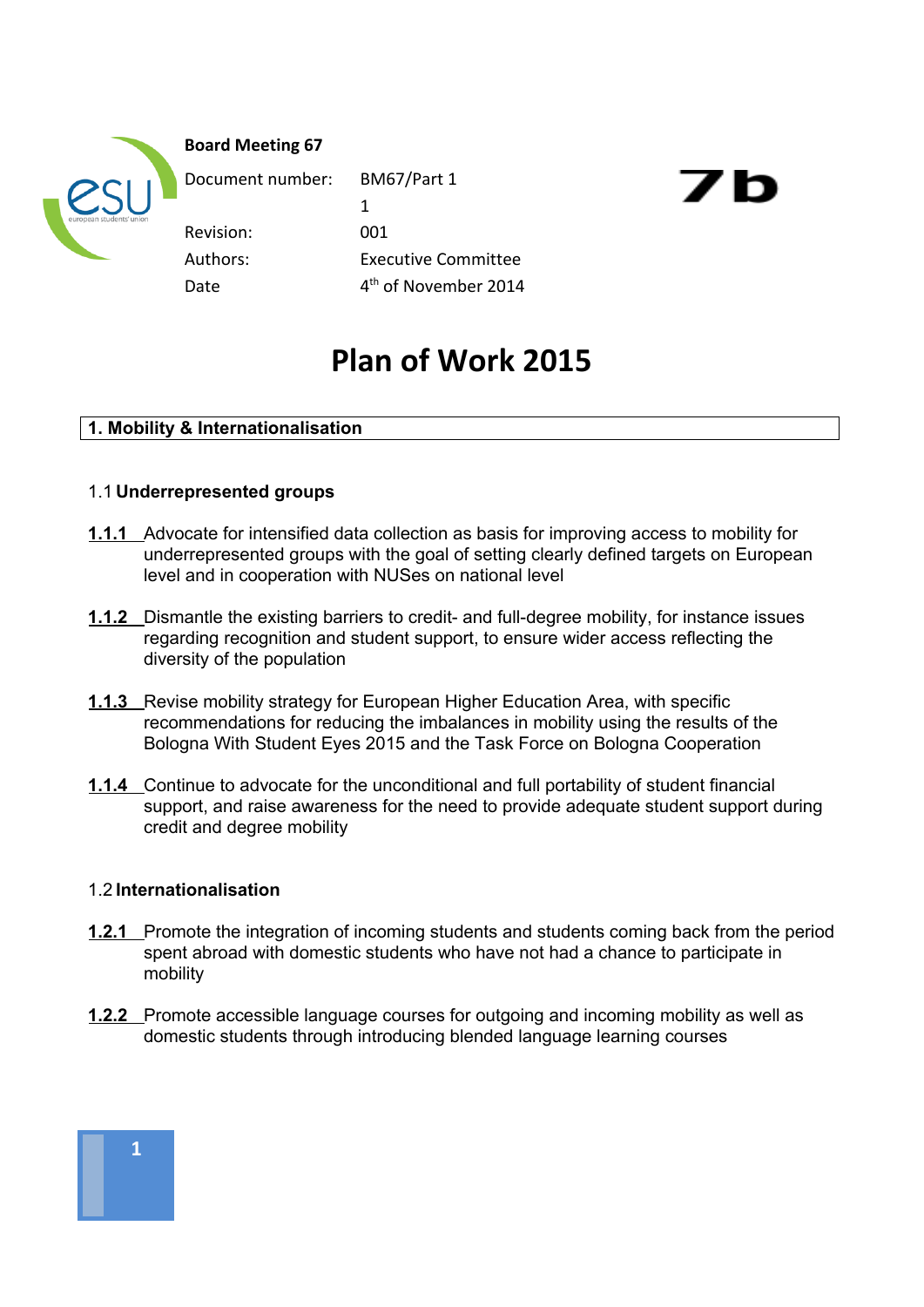**1.2.3** Develop internationalisation strategy toolkit for national Higher Education Institutions stakeholders in Europe in cooperation with NUSes and the Task Force on Bologna Cooperation

#### 1.3 **Global cooperation**

- **1.3.1** Explore opportunities for common initiatives and projects with relevant global partners and other international student organisations that can create forums for the further development of global student cooperation
- **1.3.2** Using existing arenas to build global relationships with organisations working on relevant issues for ESUs priorities.

#### **2. Social Dimension**

#### **2.1 Access**

- **2.1.1** Support and fight for the inclusion of the Social Dimension in the future Bologna structures and priority policy areas and lobby for the adoption of Social Dimension strategy in Yerevan that explicitly focuses on National Access Plans;
- **2.1.2** ESU will actively work for the support for the Social Dimension and specifically National Access Plans in follow-up to ET2020/EU2020. Additionally follow-up the Council of the European Union conclusions on the Social Dimension of Higher Education;
- **2.1.3** Develop a design of a structure for a stakeholder lead National Access Plan-process in cooperation with national students' representatives;
- **2.1.4** In the terms of reference for the new Bologna Follow-up structures support the development of targets for underrepresented groups based on the analyses from the respective National Access Plans;
- **2.1.5** Strengthen the work on access and inclusion of marginalized groups. This includes but is not limited to sharing the best practices identified in the already ongoing ESU-projects PL4SD and IDEAS;
- **2.1.6** While promoting access on all relevant external events the aspect of lifelong learning will be included. Work to include the developed definition for Lifelong Learning in to the relevant document in Yerevan;

#### **2.2 Social Dimension of Student centred learning**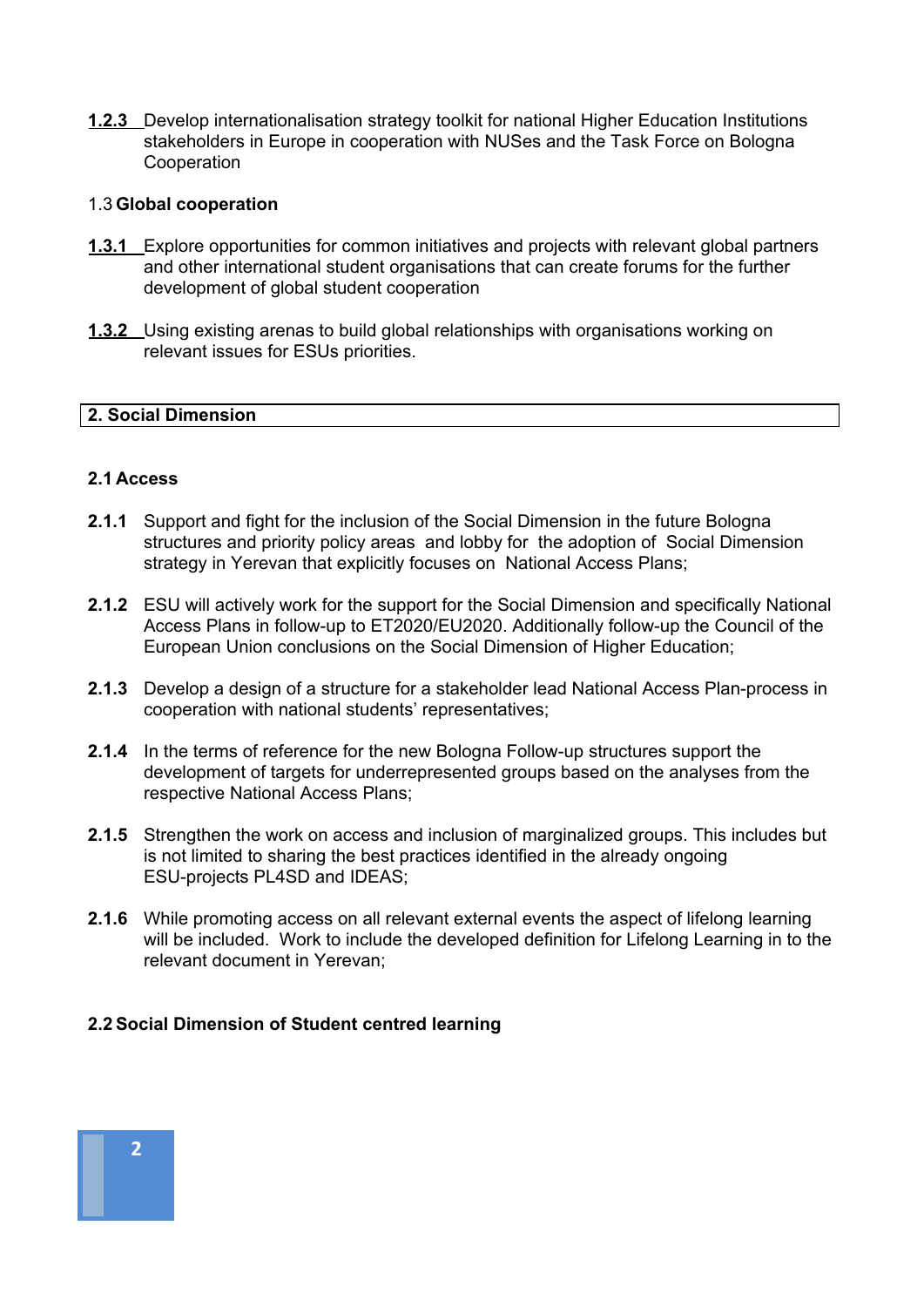- **2.2.1** Make sure that the social dimension perspective is fully integrated in the work on student centred learning policy being done at the EU level. This will include, but is not limited to, integrating relevant social dimension issues into ESU's PASCL project and promoting the connection between the social dimension and SCL at relevant external events.
- **2.2.2** Work towards the acceptance of practices that defy the teaching based approach to the learning based approach, like inclusive excellence, inclusive pedagogy and other concepts approached on SiS Catalyst project.

#### **2.3 Human rights in higher education**

- **2.3.1** Formalising ESU's partnership with organisations and networks working on human rights in higher education;
- **2.3.2** ESU will work to spread the importance of human rights, especially freedom of opinion, the right to access education on each level, LGTBQ\* rights and other rights inside Europe as well as on the global level;
- **2.3.3** ESU will strengthen its work in relation to students and education during conflicts including but not limited to disseminating and promoting the Students at Risk Programme and the Lucen Guidelines;
- **2.3.4** A human rights session will be included in at least one of the ESU's main events

#### **2.4 Equality**

- **2.4.1** Evaluate the current status on gender equality in accordance with the gender mainstreaming strategy the current status on gender equality and develop adequate measures. Besides promoting gender equality on all relevant external events the focus lies on the internal work, to become a role model for gender equality.
- **2.4.2** Raising the awareness within ESU for the importance of the topic. This includes but is not limited to developing a fact sheet containing information and recommendations on gender equality and promoting different gender approaches.
- **2.4.3** Continue and strengthen the involvement with organisations such as SIRIUS, EWL, IGLYO and the European Disability Forum. Share best practices, train, mobilise ourselves towards more effectively representing underrepresented students in all areas of higher education and higher education governance;
- **2.4.4** ESU will develop measures to broaden the understanding of gender concepts exceeding the binary concept of gender. This includes the evaluation of the current structures and documents regarding possible exclusion of any gender;

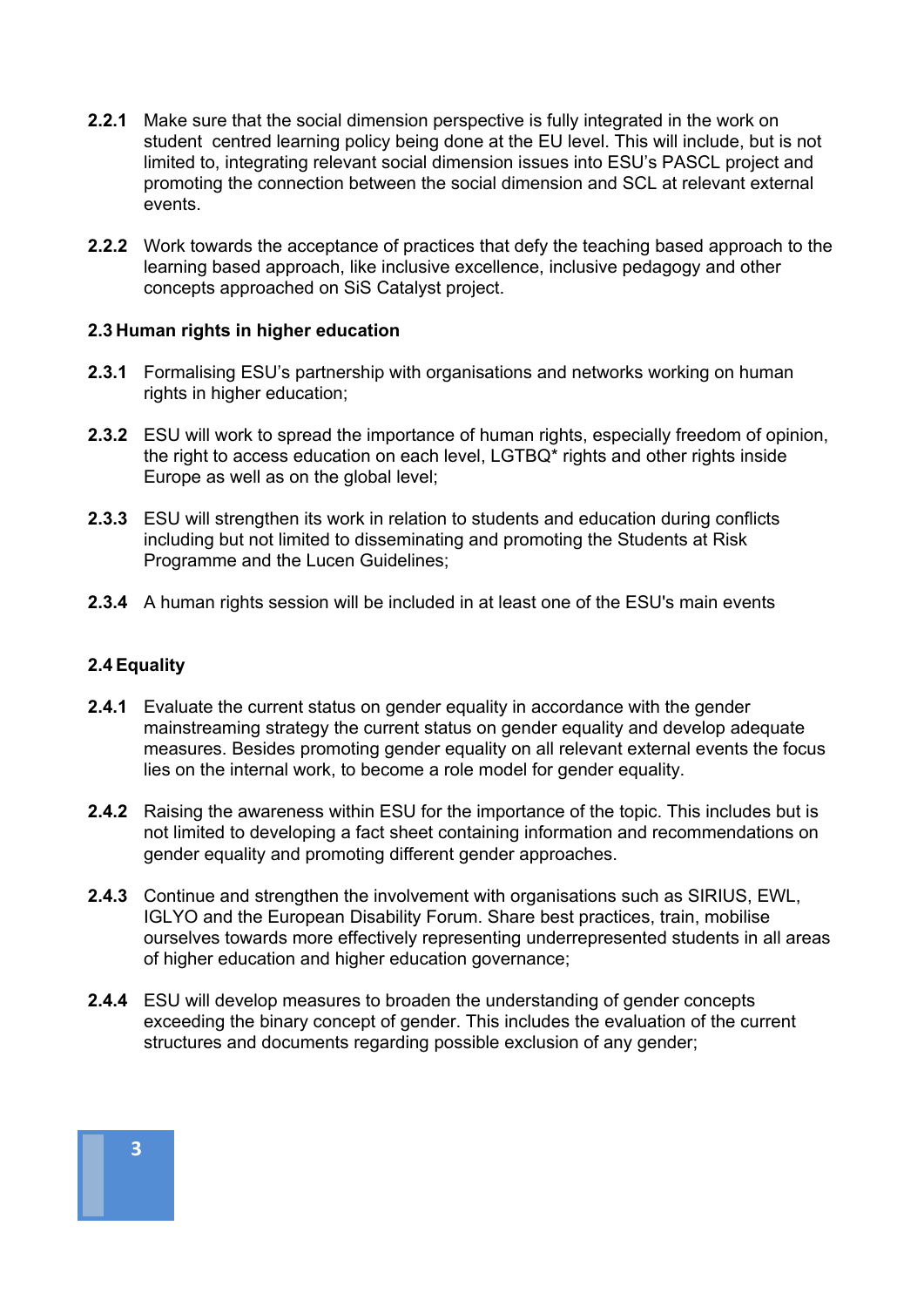**2.4.5** In order to represent underrepresented students the most effective way, a strategy for more inclusiveness within ESU is to be developed and possible training tools to be set up. Furthermore, instruments for sharing best practice are to be developed also from an internal perspective.

#### **3. Quality of higher education**

#### **3.1 Student-centred learning**

- **3.1.1** Strengthen relationships with stakeholders, such as teachers unions and universities, to promote the implementation of the student-centred learning approach and gain partners in ensuring the paradigm shift is enforced to the grassroots level.
- **3.1.2** Participate actively in the assessment of the student-centred learning approach; provide NUSes with expertise and training, forming a pool of experts for the assessment process covered by, but not limited to PASCL project.
- **3.1.3** Work with higher education stakeholders on creating a mutual understanding of learning outcomes and processes of writing and implementation. Lobby for the student view of learning outcomes and its importance for recognition, access and flexible learning pathways.
- **3.1.4** Deliver a strong political message advocating for the student-centred learning approach, and ensure it is embedded in all documents to be presented at the Ministerial Conference in Yerevan.
- **3.1.5** Ensure new learning platforms and systems, including e-Learning and blended learning, following the principles of student-centred learning by highlighting best practices, support and tools.

#### **3.2 Qualifications and employability**

- **3.2.1** Advocate for empowerment of the existing tools for recognition for qualifications, skills and prior learning and strong quality assurance system in European Area for Skills and Qualifications.
- **3.2.2** Directly involve NUSes in the evaluation of national qualifications frameworks, and continue to advocate for the inclusion of students in self-certification, referencing and implementation.
- **3.2.3** Expand knowledge and expertise on VET and post-secondary education in order to establish a strong voice in promoting linking and transition between the levels.
- **3.2.4** Promote the broad concept of graduate employability, supported by result of the SAGE project and student-centred learning as a tool to enhance employability.

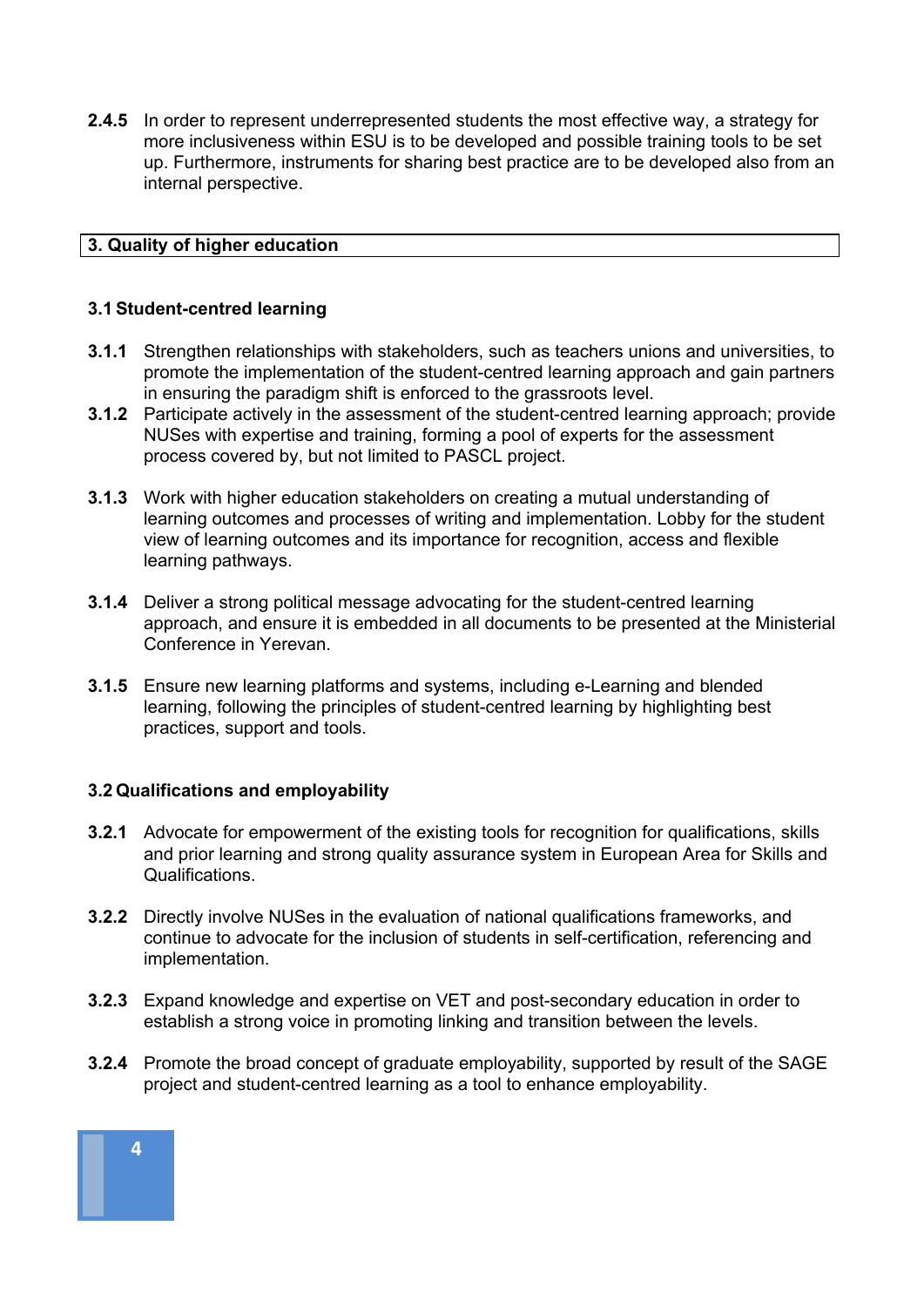**3.2.5** Continue deliberations on intellectual property protection in order to ensure academic integrity within higher education systems

#### **3.3 Recognition**

- **3.3.1** Conduct a mapping exercise for identifying developments in the implementation of Bologna tools that could lead to implementation of automatic recognition of degrees within EHEA and highlight already existing best practices to be included in BWSE 2015.
- **3.3.2** Develop and explore an initiative towards prior learning recognition (RPL) within EHEA countries in cooperation with NUSes.The outcomes of this work should be included in Bologna With Students' Eyes 2015.

#### **3.4 Quality Assurance**

- **3.4.1** Adoption of the ESG at the Ministerial Conference Prepare a lobby strategy towards the Ministerial Conference, in cooperation with the NUS representatives that will attend the Ministerial Conference in Yerevan
- **3.4.2** Implementation of the ESG Promote the revised version of the European Standards and Guidelines after its adoption on the Ministerial Conference in Yerevan.
- **3.4.3** QA pool and trainings also for NUSes (using QUEST) Keep promoting the QA pool, organising training for the new members of the QA pool. Organise quality assurance trainings for NUSes' using the Student Handbook on Quality Assurance
- **3.4.4** Ownership, trust and participation of students Continue promoting student participation in quality assurance, sharing knowledge and experience. By doing so ESU will promote the principles of ownership, trust and participation of students.

#### **3.5 Information and transparency**

- **3.5.1** Participate in further development of U-Multirank by utilising student-centred learning indicators to this transparency tool, giving relevance to teaching and learning and adding field-based information.
- **3.5.2** Contribute to an online information tool on the European Higher Education Area with relevant partners, such as European Quality Assurance Register, that would aim to gather all the necessary information about the European Higher Education Area countries higher education systems (cycles, ECTS, etc.)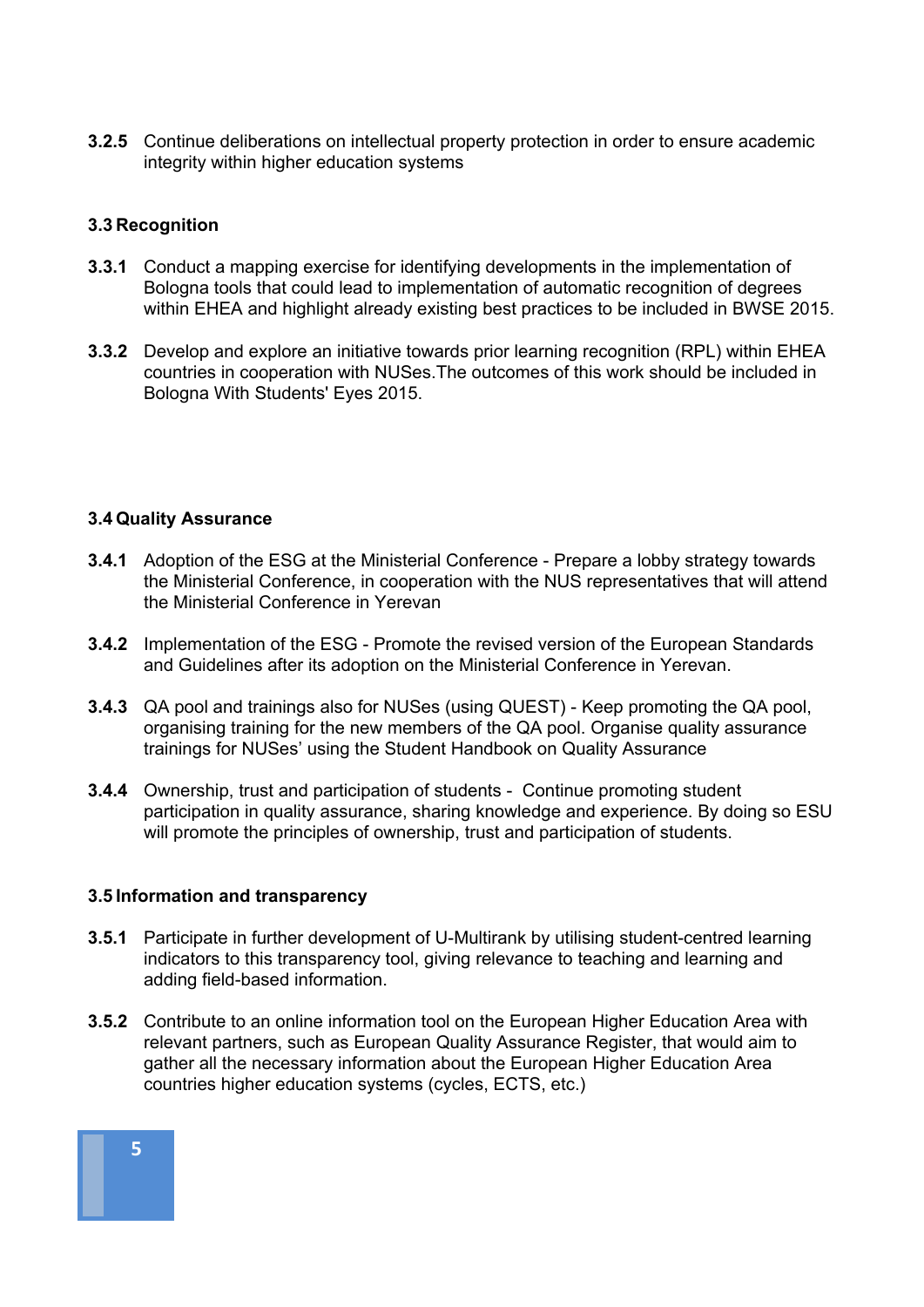#### **4. Public responsibility: financing & governance**

#### **4.1 Public responsibility for higher education and multiple purposes of higher education:**

- **4.1.1** Lead the discussion on education as a public good and public responsibility with stakeholders on different processes;
- **4.1.2** Build capacity of member unions on the issues of public responsibility for higher education and multiple purposes of HE, with inclusive approaches through task forces;
- **4.1.3** Build a position towards the Youth Guarantee in consultation with the NUSes;
- **4.1.4** Follow the progress of the TTIP (and other trade agreements) negotiations and the role of education within them, informing both NUSes and the broader public about the state of negotiations;
- **4.1.5** Disseminate the outcomes of the SAGE project. Build capacity of member unions on the issues of employability and multiple purposes of higher education with the help of these outcomes;
- **4.1.6** Monitor the EU2020/H2020/ET2020 action lines and lobby for accessible, publicly funded higher education to be included in development goals and other strategies.

#### **4.2 Financing of higher education**

- **4.2.1** Gather and improve the quality and accessibility of data on the impact of different funding systems on the social dimension and quality of education;
- **4.2.2** Combat the trend of increased tuition fees and decreased public funding for higher education systems and ensure the debate is accessible and productive;
- **4.2.3** Examine the shift in the balance between non-repayable and repayable student support while emphasising the dangers of loans;

#### **4.3 Governance of higher education and student participation**